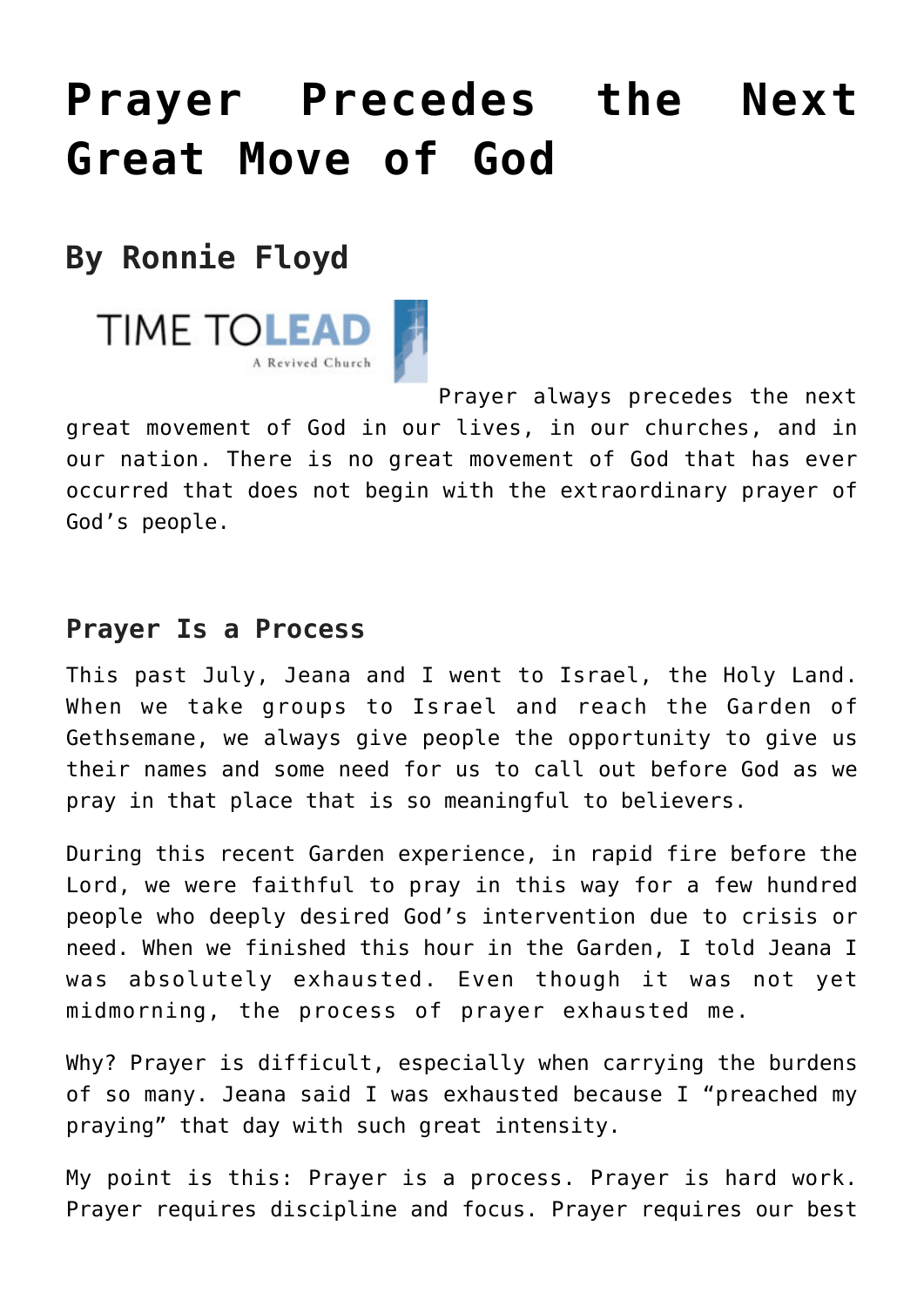before the Father in heaven. In fact, why would we not want to give God our best?

## **Prayer Leads to Results**

When the process of prayer is observed, we expect to see God provide some amazing results. I look with anticipation for results like these:

**1. A great movement of God will begin.** When I pray, I start looking for a great movement of God to occur in me, around me, or even through me. I do not look for this great movement in feelings but in concrete things we can point out to others, showing that God is obviously at work.

I believe one day soon in America, the next great move of God will occur. Yes, it could begin somewhere familiar to all of us, or, as some believe, perhaps a remote part of our country. If God truly shows up in a manner that unmistakably manifests His involvement, we will not care where it happens because the focus will not be on where—but on Him. Jesus is showing up! Therefore, with hopeful expectation, I am looking for this to happen one day soon! Why? There are so many people praying, and when people pray, God moves among people demonstrably.

**2. Churches will experience spiritual revival.** This will become very exciting. Jesus loves His Church, and when our local churches begin to respond to Him by praying and calling out to Him for help, He will step forward in great power and might! It will be a God-sized and life-changing time.

Pastors will preach with such spiritual power from on High that people in many local churches will begin wondering what happened to their pastor! Students and young adults will begin to emerge in and through their churches, responding to God's Spirit and stepping forward to lead these movements of the Spirit.